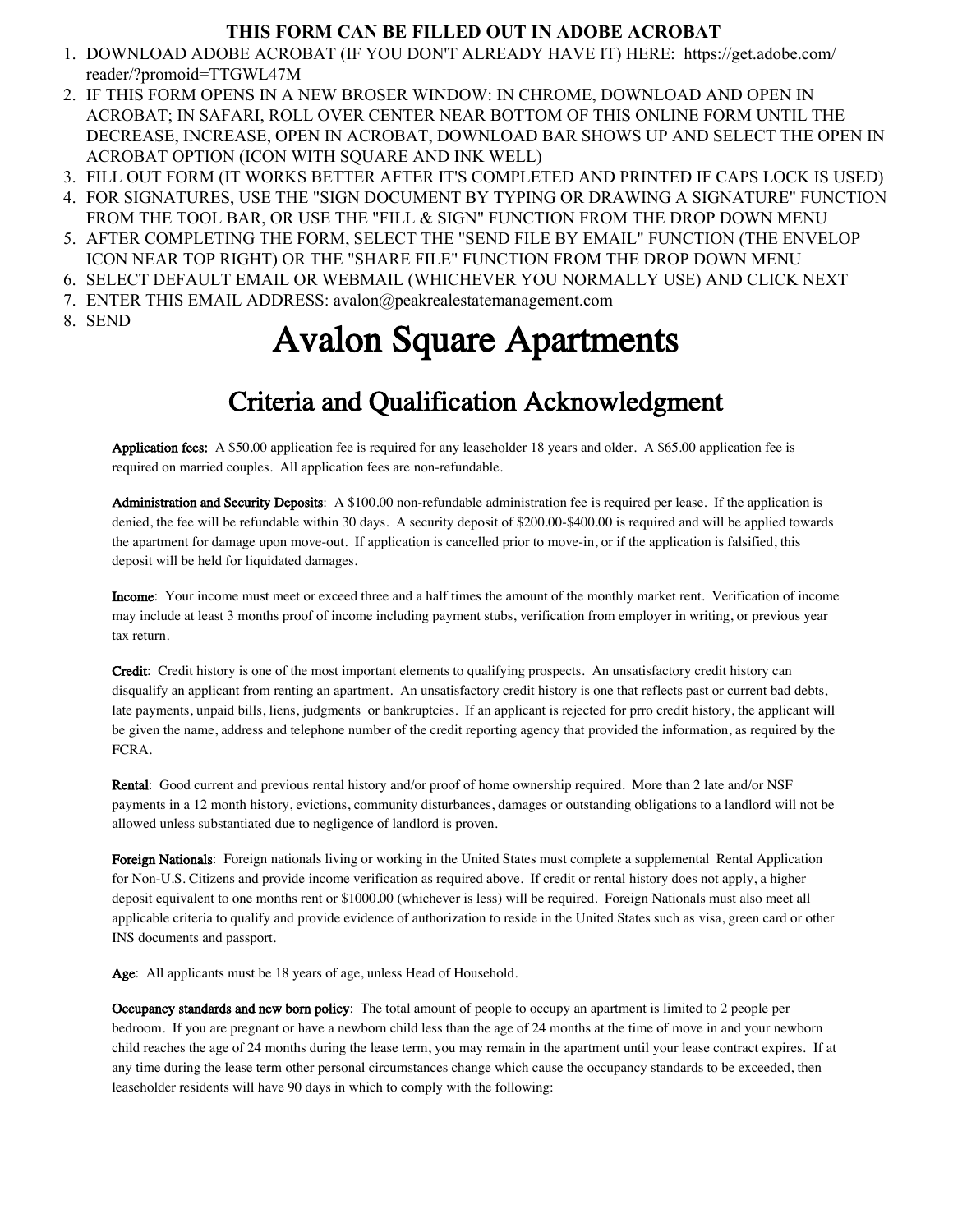- 1) Move to an available apartment with more bedrooms, at the then prevailing rent for the larger apartment.
- 2) Transfer to another Peak Real Estate Management property where an apartment with more bedrooms is available at the then prevailing rent for the larger apartment.
- 3) Vacate the premises by giving the required 60 day written notice.

Criminal History: A criminal background check will be conducted for each applicant. The criminal search will be run for all addresses which the applicant has resided over the previous 24 months. The application will be rejected for any of the following criminal reasons.

- 1) Any felony conviction
- 2) Any terrorist conviction
- 3) Any sex related convictions
- 4) Any cruelty to animals conviction
- 5) Misdemeanor convictions involving crime against a person, drugs, weapons, sex and/or property
- 6) Any of the above related charges resulting in "adjudication withheld" and/or "deferred adjudication"
- 7) Active status on probation or parole resulting from any of the above.

#### Additional Information:

- 1) Management reserves the right to request an additional deposit or guarantor.
- 2) Guarantor must execute a lease Contract Guaranty Agreement, meet all of the listed requirements with no exceptions and pay an application fee of \$50.00
- 3) All pets, maximum of 2 per apartment will require an additional deposit of \$200.00 and a one time nonrefundable fee of \$200.00 due upon move-in. The pet must meet the property requirements and also be approved by management Weight limits are based on full grown pets and may not exceed 99 lbs. and breed restrictions apply.
- 4) Roommates or Co-Applicants, each is fully responsible for the rental payment and all must complete an application, pay the application fee and execute the lease.
- 5) Any falsification of information on the application automatically disqualifies the applicant or occupant.

I/We have read and understand all of the above information and criteria pertaining to this Criteria and

#### Qualification Acknowledgment.

\_\_\_\_\_\_\_\_\_\_\_\_\_\_\_\_\_\_\_\_\_\_\_\_\_\_\_\_\_\_\_\_\_\_\_\_\_\_\_\_\_\_\_\_\_\_\_ **Signature** 

\_\_\_\_\_\_\_\_\_\_\_\_\_\_\_\_\_\_\_\_\_\_\_\_\_\_\_ Date

 Signature \_\_\_\_\_\_\_\_\_\_\_\_\_\_\_\_\_\_\_\_\_\_\_\_\_\_\_\_\_\_\_\_\_\_\_\_\_\_\_\_\_\_\_\_\_\_\_

\_\_\_\_\_\_\_\_\_\_\_\_\_\_\_\_\_\_\_\_\_\_\_\_\_\_\_ Date

\_\_\_\_\_\_\_\_\_\_\_\_\_\_\_\_\_\_\_\_\_\_\_\_\_\_\_\_\_\_\_\_\_\_\_\_\_\_\_\_\_\_\_\_\_\_\_ Owner Representative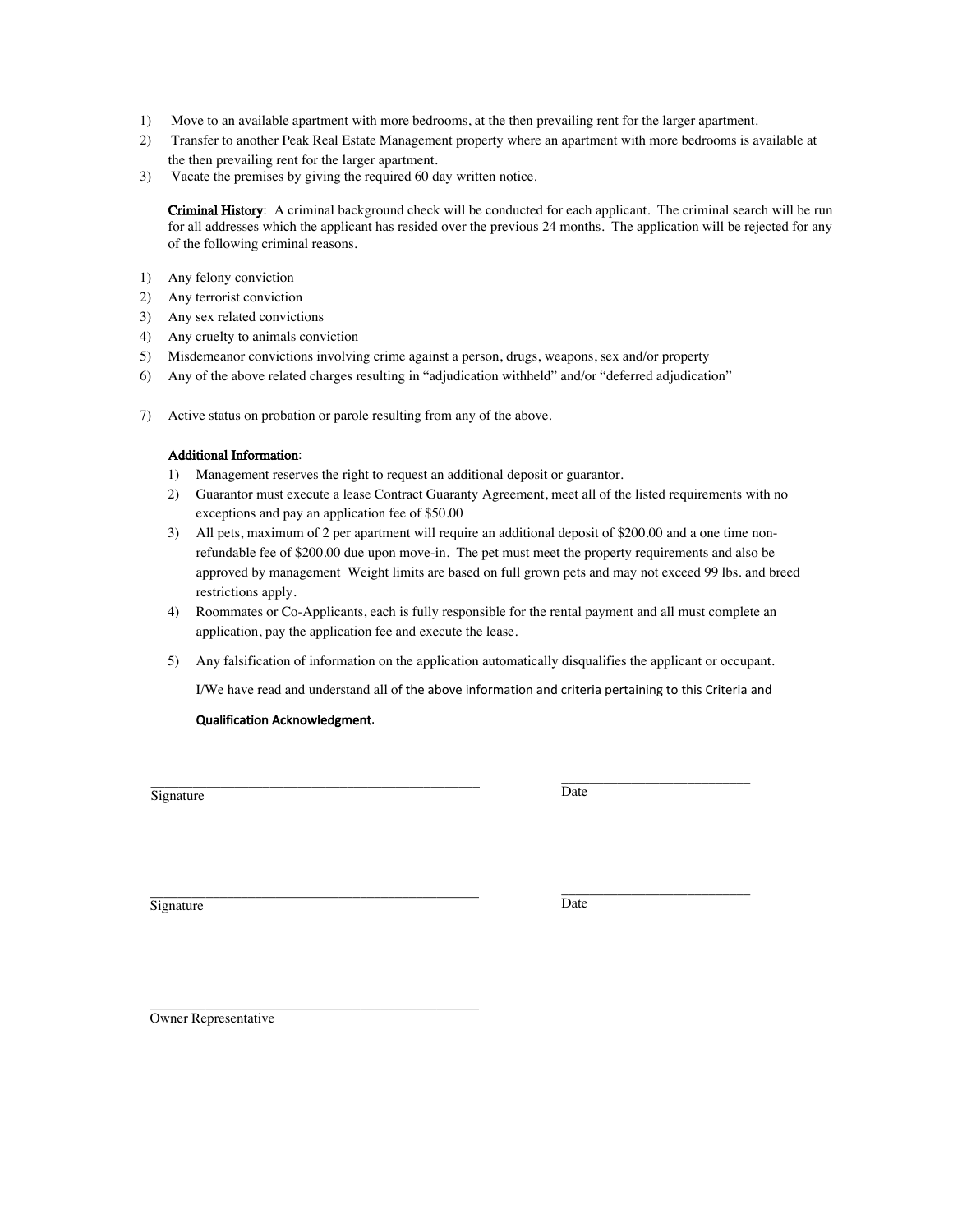

# Rental Application for Residents and Occupants

Each co-resident and each occupant over 18 must submit a separate Application.

Date when filled out

| <b>ABOUT YOU</b>                                                                                                                                                                                                                                                                                                                                                                          |                   |                                                         |
|-------------------------------------------------------------------------------------------------------------------------------------------------------------------------------------------------------------------------------------------------------------------------------------------------------------------------------------------------------------------------------------------|-------------------|---------------------------------------------------------|
| Full name (exactly as it appears on driver license or govt. ID card)                                                                                                                                                                                                                                                                                                                      |                   |                                                         |
|                                                                                                                                                                                                                                                                                                                                                                                           |                   |                                                         |
|                                                                                                                                                                                                                                                                                                                                                                                           |                   |                                                         |
|                                                                                                                                                                                                                                                                                                                                                                                           |                   |                                                         |
|                                                                                                                                                                                                                                                                                                                                                                                           |                   |                                                         |
| Government ID #                                                                                                                                                                                                                                                                                                                                                                           |                   |                                                         |
|                                                                                                                                                                                                                                                                                                                                                                                           |                   |                                                         |
|                                                                                                                                                                                                                                                                                                                                                                                           |                   |                                                         |
| Marital status $\Box$ single $\Box$ married U.S. citizen? $\Box$ yes $\Box$ no                                                                                                                                                                                                                                                                                                            |                   | Do you or does any occupant smoke? $\Box$ yes $\Box$ no |
| Is there other co-applicant(s)? $\Box$ yes $\Box$ no                                                                                                                                                                                                                                                                                                                                      |                   |                                                         |
|                                                                                                                                                                                                                                                                                                                                                                                           |                   |                                                         |
|                                                                                                                                                                                                                                                                                                                                                                                           |                   |                                                         |
|                                                                                                                                                                                                                                                                                                                                                                                           |                   |                                                         |
|                                                                                                                                                                                                                                                                                                                                                                                           |                   |                                                         |
|                                                                                                                                                                                                                                                                                                                                                                                           |                   |                                                         |
| <b>OTHER OCCUPANTS</b>                                                                                                                                                                                                                                                                                                                                                                    |                   |                                                         |
| Full name Relationship Relationship Relationship Relationship Relationship Relationship Relationship Relationship Relationship Relationship Relationship Relationship Relationship Relationship Relationship Relationship Rela                                                                                                                                                            |                   |                                                         |
|                                                                                                                                                                                                                                                                                                                                                                                           |                   |                                                         |
|                                                                                                                                                                                                                                                                                                                                                                                           |                   |                                                         |
|                                                                                                                                                                                                                                                                                                                                                                                           |                   |                                                         |
| Full name Relationship Relationship Relationship Relationship Relationship Property and Relationship Property and Relationship Property and Relationship Property and Relationship Property and Relationship Property and Rela                                                                                                                                                            |                   |                                                         |
|                                                                                                                                                                                                                                                                                                                                                                                           |                   |                                                         |
|                                                                                                                                                                                                                                                                                                                                                                                           |                   |                                                         |
|                                                                                                                                                                                                                                                                                                                                                                                           |                   |                                                         |
|                                                                                                                                                                                                                                                                                                                                                                                           |                   |                                                         |
|                                                                                                                                                                                                                                                                                                                                                                                           |                   |                                                         |
| Birthdate                                                                                                                                                                                                                                                                                                                                                                                 | Social Security # |                                                         |
|                                                                                                                                                                                                                                                                                                                                                                                           |                   |                                                         |
|                                                                                                                                                                                                                                                                                                                                                                                           |                   |                                                         |
| Full name Relationship Relationship Relationship Relationship Relationship Relationship Relationship Relationship Relationship Relationship Relationship Relationship Relationship Relationship Relationship Relationship Rela                                                                                                                                                            |                   |                                                         |
|                                                                                                                                                                                                                                                                                                                                                                                           |                   |                                                         |
|                                                                                                                                                                                                                                                                                                                                                                                           |                   |                                                         |
|                                                                                                                                                                                                                                                                                                                                                                                           |                   |                                                         |
| WHERE YOU LIVE                                                                                                                                                                                                                                                                                                                                                                            |                   |                                                         |
|                                                                                                                                                                                                                                                                                                                                                                                           |                   |                                                         |
|                                                                                                                                                                                                                                                                                                                                                                                           |                   |                                                         |
|                                                                                                                                                                                                                                                                                                                                                                                           |                   |                                                         |
| Apartment name and the contract of the contract of the contract of the contract of the contract of the contract of the contract of the contract of the contract of the contract of the contract of the contract of the contrac                                                                                                                                                            |                   |                                                         |
|                                                                                                                                                                                                                                                                                                                                                                                           |                   |                                                         |
|                                                                                                                                                                                                                                                                                                                                                                                           |                   |                                                         |
|                                                                                                                                                                                                                                                                                                                                                                                           |                   |                                                         |
|                                                                                                                                                                                                                                                                                                                                                                                           |                   |                                                         |
| $\text{City}$ $\frac{1}{\text{City}}$ $\frac{1}{\text{City}}$ $\frac{1}{\text{City}}$ $\frac{1}{\text{City}}$ $\frac{1}{\text{City}}$ $\frac{1}{\text{City}}$ $\frac{1}{\text{City}}$ $\frac{1}{\text{City}}$ $\frac{1}{\text{City}}$ $\frac{1}{\text{City}}$ $\frac{1}{\text{City}}$ $\frac{1}{\text{City}}$ $\frac{1}{\text{City}}$ $\frac{1}{\text{City}}$ $\frac{1}{\text{City}}$ $\$ |                   |                                                         |
|                                                                                                                                                                                                                                                                                                                                                                                           |                   |                                                         |
| Apartment name<br>Name of owner or manager                                                                                                                                                                                                                                                                                                                                                |                   |                                                         |
| Phone<br>Reason for leaving                                                                                                                                                                                                                                                                                                                                                               |                   |                                                         |
|                                                                                                                                                                                                                                                                                                                                                                                           |                   |                                                         |
| YOUR WORK                                                                                                                                                                                                                                                                                                                                                                                 |                   |                                                         |
|                                                                                                                                                                                                                                                                                                                                                                                           |                   |                                                         |
|                                                                                                                                                                                                                                                                                                                                                                                           |                   |                                                         |
|                                                                                                                                                                                                                                                                                                                                                                                           |                   |                                                         |
|                                                                                                                                                                                                                                                                                                                                                                                           |                   |                                                         |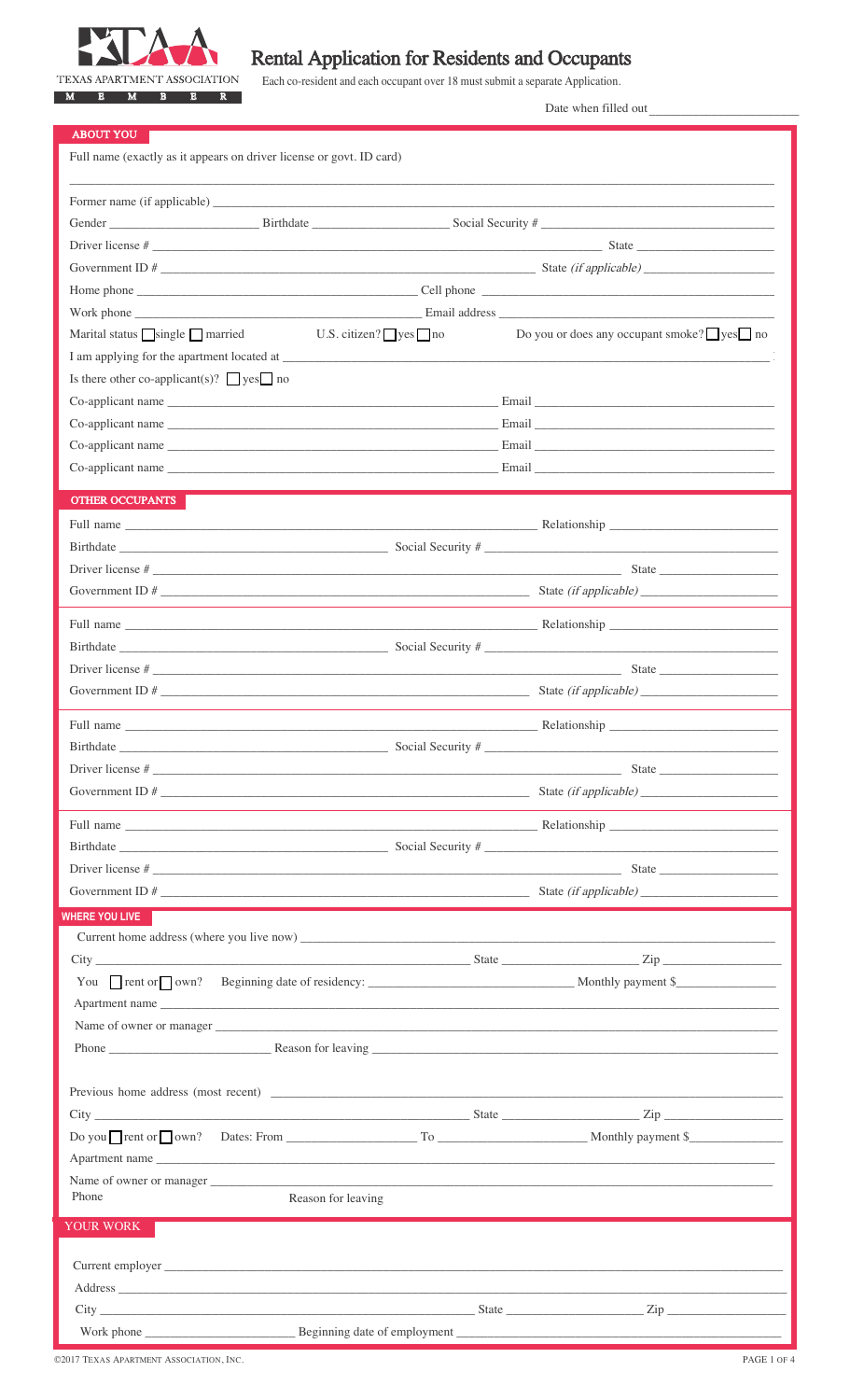| YOUR WORK, continued                 |                                                                                                                                                                                                                                |                                                                                                                                                                                                                                                                                                                                                                                  |  |
|--------------------------------------|--------------------------------------------------------------------------------------------------------------------------------------------------------------------------------------------------------------------------------|----------------------------------------------------------------------------------------------------------------------------------------------------------------------------------------------------------------------------------------------------------------------------------------------------------------------------------------------------------------------------------|--|
|                                      |                                                                                                                                                                                                                                | Gross monthly income \$                                                                                                                                                                                                                                                                                                                                                          |  |
|                                      |                                                                                                                                                                                                                                |                                                                                                                                                                                                                                                                                                                                                                                  |  |
|                                      |                                                                                                                                                                                                                                |                                                                                                                                                                                                                                                                                                                                                                                  |  |
|                                      |                                                                                                                                                                                                                                |                                                                                                                                                                                                                                                                                                                                                                                  |  |
|                                      |                                                                                                                                                                                                                                |                                                                                                                                                                                                                                                                                                                                                                                  |  |
|                                      |                                                                                                                                                                                                                                |                                                                                                                                                                                                                                                                                                                                                                                  |  |
|                                      |                                                                                                                                                                                                                                |                                                                                                                                                                                                                                                                                                                                                                                  |  |
|                                      |                                                                                                                                                                                                                                | Gross monthly income \$                                                                                                                                                                                                                                                                                                                                                          |  |
|                                      |                                                                                                                                                                                                                                |                                                                                                                                                                                                                                                                                                                                                                                  |  |
|                                      |                                                                                                                                                                                                                                |                                                                                                                                                                                                                                                                                                                                                                                  |  |
|                                      | <b>ADDITIONAL INCOME</b> (Income must be verified to be considered)                                                                                                                                                            |                                                                                                                                                                                                                                                                                                                                                                                  |  |
|                                      |                                                                                                                                                                                                                                |                                                                                                                                                                                                                                                                                                                                                                                  |  |
|                                      |                                                                                                                                                                                                                                | Type Gross monthly amount \$                                                                                                                                                                                                                                                                                                                                                     |  |
|                                      |                                                                                                                                                                                                                                |                                                                                                                                                                                                                                                                                                                                                                                  |  |
| <b>CREDIT HISTORY</b>                | If applicable, please describe any past credit problem:                                                                                                                                                                        |                                                                                                                                                                                                                                                                                                                                                                                  |  |
|                                      |                                                                                                                                                                                                                                |                                                                                                                                                                                                                                                                                                                                                                                  |  |
|                                      |                                                                                                                                                                                                                                |                                                                                                                                                                                                                                                                                                                                                                                  |  |
|                                      |                                                                                                                                                                                                                                |                                                                                                                                                                                                                                                                                                                                                                                  |  |
| <b>RENTAL &amp; CRIMINAL HISTORY</b> |                                                                                                                                                                                                                                |                                                                                                                                                                                                                                                                                                                                                                                  |  |
| Check only if applicable.            |                                                                                                                                                                                                                                |                                                                                                                                                                                                                                                                                                                                                                                  |  |
|                                      | Have you or any occupant listed in this Application ever:                                                                                                                                                                      |                                                                                                                                                                                                                                                                                                                                                                                  |  |
| been evicted or asked to move out?   |                                                                                                                                                                                                                                |                                                                                                                                                                                                                                                                                                                                                                                  |  |
|                                      | moved out of a dwelling before the end of the lease term without the owner's consent?                                                                                                                                          |                                                                                                                                                                                                                                                                                                                                                                                  |  |
| declared bankruptcy?                 |                                                                                                                                                                                                                                |                                                                                                                                                                                                                                                                                                                                                                                  |  |
| been sued for rent?                  |                                                                                                                                                                                                                                |                                                                                                                                                                                                                                                                                                                                                                                  |  |
| been sued for property damage?       | been convicted or received probation (other than deferred adjudication) for a felony or sex crime?                                                                                                                             |                                                                                                                                                                                                                                                                                                                                                                                  |  |
|                                      |                                                                                                                                                                                                                                |                                                                                                                                                                                                                                                                                                                                                                                  |  |
|                                      |                                                                                                                                                                                                                                | Please indicate below the year, location, and type of each felony or sex crime for which you were convicted or received probation. We may need to discuss more facts before making a decision. You represent the answer is "no                                                                                                                                                   |  |
|                                      |                                                                                                                                                                                                                                |                                                                                                                                                                                                                                                                                                                                                                                  |  |
|                                      |                                                                                                                                                                                                                                |                                                                                                                                                                                                                                                                                                                                                                                  |  |
|                                      |                                                                                                                                                                                                                                |                                                                                                                                                                                                                                                                                                                                                                                  |  |
| <b>HOW DID YOU FIND US</b>           |                                                                                                                                                                                                                                |                                                                                                                                                                                                                                                                                                                                                                                  |  |
|                                      |                                                                                                                                                                                                                                |                                                                                                                                                                                                                                                                                                                                                                                  |  |
|                                      |                                                                                                                                                                                                                                |                                                                                                                                                                                                                                                                                                                                                                                  |  |
|                                      |                                                                                                                                                                                                                                |                                                                                                                                                                                                                                                                                                                                                                                  |  |
|                                      |                                                                                                                                                                                                                                |                                                                                                                                                                                                                                                                                                                                                                                  |  |
| <b>EMERGENCY CONTACT</b>             |                                                                                                                                                                                                                                |                                                                                                                                                                                                                                                                                                                                                                                  |  |
|                                      | Emergency contact person over 18 who will not be living with you:                                                                                                                                                              |                                                                                                                                                                                                                                                                                                                                                                                  |  |
|                                      |                                                                                                                                                                                                                                |                                                                                                                                                                                                                                                                                                                                                                                  |  |
|                                      | Address and the contract of the contract of the contract of the contract of the contract of the contract of the contract of the contract of the contract of the contract of the contract of the contract of the contract of th |                                                                                                                                                                                                                                                                                                                                                                                  |  |
|                                      |                                                                                                                                                                                                                                |                                                                                                                                                                                                                                                                                                                                                                                  |  |
|                                      |                                                                                                                                                                                                                                |                                                                                                                                                                                                                                                                                                                                                                                  |  |
|                                      |                                                                                                                                                                                                                                |                                                                                                                                                                                                                                                                                                                                                                                  |  |
|                                      |                                                                                                                                                                                                                                |                                                                                                                                                                                                                                                                                                                                                                                  |  |
|                                      |                                                                                                                                                                                                                                | If you die or are seriously ill, missing, or incarcerated according to an affidavit of ( <i>check one or more</i> ) the above person, solver spouse,                                                                                                                                                                                                                             |  |
|                                      |                                                                                                                                                                                                                                | or your parent or child, we may allow such person(s) to enter your dwelling to remove all contents, as well as your property in the mail-<br>box, storerooms, and common areas. If no box is checked, any of the above are authorized at our option. If you are seriously ill or injured,                                                                                        |  |
|                                      | you authorize us to call EMS or send for an ambulance at your expense. We're not legally obligated to do so.                                                                                                                   |                                                                                                                                                                                                                                                                                                                                                                                  |  |
| YOUR VEHICLES                        | (If applicable)                                                                                                                                                                                                                |                                                                                                                                                                                                                                                                                                                                                                                  |  |
|                                      | List all vehicles owned or operated by you or any occupants (including cars, trucks, motorcycles, trailers, etc.)                                                                                                              |                                                                                                                                                                                                                                                                                                                                                                                  |  |
|                                      |                                                                                                                                                                                                                                |                                                                                                                                                                                                                                                                                                                                                                                  |  |
|                                      |                                                                                                                                                                                                                                | $Year$ $\qquad \qquad$ $\qquad \qquad$ $\qquad \qquad$ $\qquad \qquad$ $\qquad \qquad$ $\qquad \qquad$ $\qquad \qquad$ $\qquad \qquad$ $\qquad$ $\qquad \qquad$ $\qquad$ $\qquad$ $\qquad$ $\qquad$ $\qquad$ $\qquad$ $\qquad$ $\qquad$ $\qquad$ $\qquad$ $\qquad$ $\qquad$ $\qquad$ $\qquad$ $\qquad$ $\qquad$ $\qquad$ $\qquad$ $\qquad$ $\qquad$ $\qquad$ $\qquad$            |  |
|                                      |                                                                                                                                                                                                                                |                                                                                                                                                                                                                                                                                                                                                                                  |  |
|                                      |                                                                                                                                                                                                                                |                                                                                                                                                                                                                                                                                                                                                                                  |  |
|                                      |                                                                                                                                                                                                                                | $Year$ $Year$ $\qquad \qquad$ $\qquad \qquad$ $\qquad \qquad$ $\qquad \qquad$ $\qquad \qquad$ $\qquad \qquad$ $\qquad \qquad$ $\qquad \qquad$ $\qquad \qquad$ $\qquad \qquad$ $\qquad \qquad$ $\qquad \qquad$ $\qquad$ $\qquad \qquad$ $\qquad$ $\qquad \qquad$ $\qquad$ $\qquad$ $\qquad$ $\qquad$ $\qquad$ $\qquad$ $\qquad$ $\qquad$ $\qquad$ $\qquad$ $\qquad$ $\qquad$ $\q$ |  |
|                                      |                                                                                                                                                                                                                                |                                                                                                                                                                                                                                                                                                                                                                                  |  |
|                                      |                                                                                                                                                                                                                                |                                                                                                                                                                                                                                                                                                                                                                                  |  |
|                                      |                                                                                                                                                                                                                                |                                                                                                                                                                                                                                                                                                                                                                                  |  |
|                                      |                                                                                                                                                                                                                                | $Year$ $\qquad \qquad$ $\qquad \qquad$ $\qquad$ $\qquad$ $\qquad$ $\qquad$ $\qquad$ $\qquad$ $\qquad$ $\qquad$ $\qquad$ $\qquad$ $\qquad$ $\qquad$ $\qquad$ $\qquad$ $\qquad$ $\qquad$ $\qquad$ $\qquad$ $\qquad$ $\qquad$ $\qquad$ $\qquad$ $\qquad$ $\qquad$ $\qquad$ $\qquad$ $\qquad$ $\qquad$ $\qquad$ $\qquad$ $\qquad$ $\qquad$ $\qquad$                                  |  |
|                                      |                                                                                                                                                                                                                                |                                                                                                                                                                                                                                                                                                                                                                                  |  |
|                                      |                                                                                                                                                                                                                                | Make Color Color Color Color Color Color Color Color Color Color Color Color Color Color Color Color Color Color Color Color Color Color Color Color Color Color Color Color Color Color Color Color Color Color Color Color C                                                                                                                                                   |  |
|                                      |                                                                                                                                                                                                                                | State                                                                                                                                                                                                                                                                                                                                                                            |  |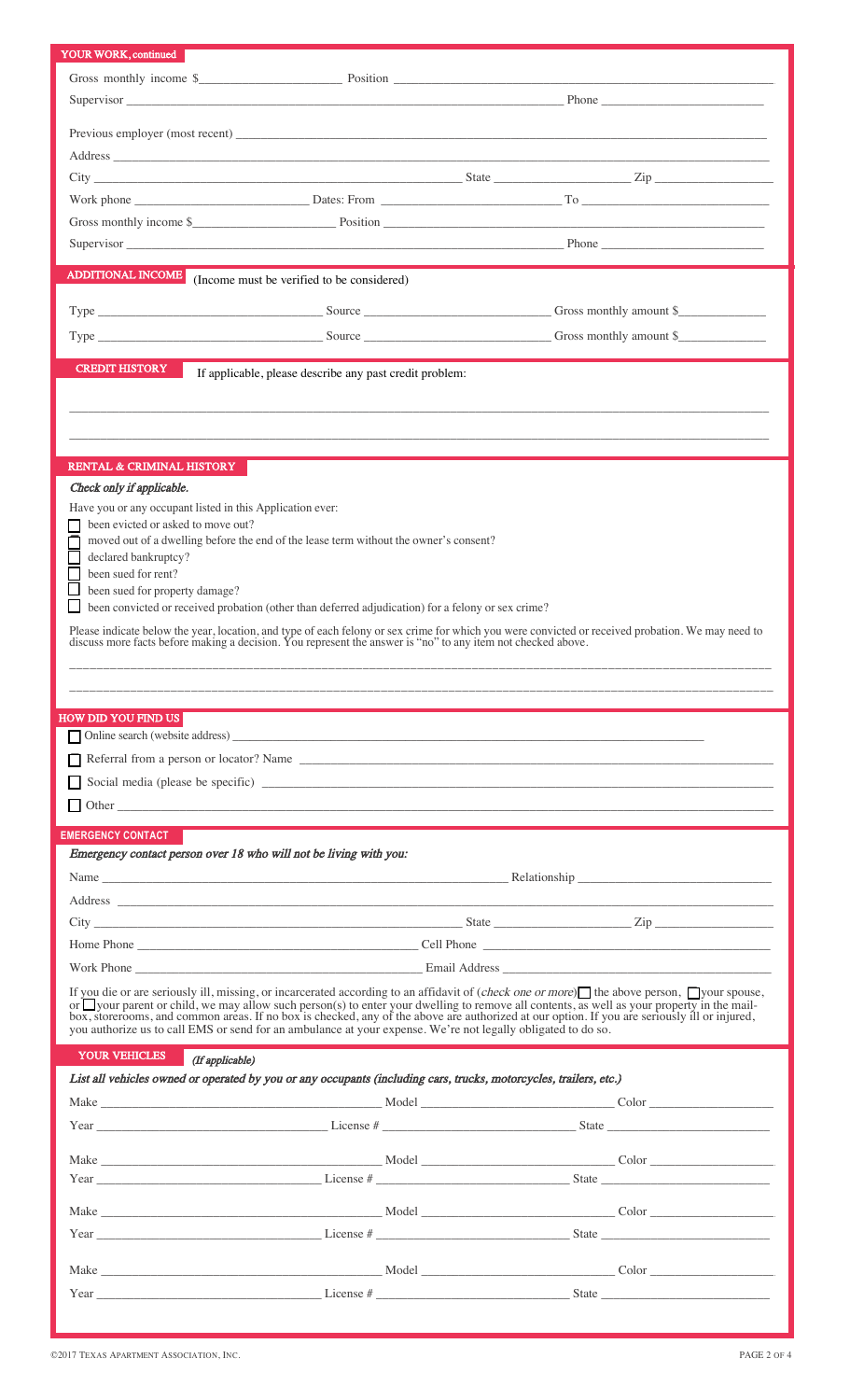| YOUR ANIMALS (if applicable)                                                                                                                                                                                                                       |                                                                                                                                                                                                                                |        |  |  |
|----------------------------------------------------------------------------------------------------------------------------------------------------------------------------------------------------------------------------------------------------|--------------------------------------------------------------------------------------------------------------------------------------------------------------------------------------------------------------------------------|--------|--|--|
| You may not have any animal in your unit without management's prior authorization in writing. If we allow your requested animal, you must<br>sign a separate animal addendum, which may require additional deposits, rents, fees or other charges. |                                                                                                                                                                                                                                |        |  |  |
|                                                                                                                                                                                                                                                    |                                                                                                                                                                                                                                | Weight |  |  |
|                                                                                                                                                                                                                                                    |                                                                                                                                                                                                                                |        |  |  |
|                                                                                                                                                                                                                                                    | Kind Weight News Assembly the Media of the Media of the Media of the Media of the Media of the Media of the Media of the Media of the Media of the Media of the Media of the Media of the Media of the Media of the Media of t |        |  |  |
|                                                                                                                                                                                                                                                    |                                                                                                                                                                                                                                | Age    |  |  |

#### Application Agreement

The following Application Agreement will be signed by you and all co-applicants prior to signing a Lease. While some of the information below may not yet apply to your situation, there are some provisions that may become applicable prior to signing a Lease. In order to continue with this Application, you'll need to review the Application Agreement carefully and acknowledge that you accept the terms.

- 1. Apartment Lease information. The Lease contemplated by the parties will be the current TAA Lease. Special information and conditions must be explicitly noted on the Lease.
- 2. Approval when Lease is signed in advance. If you and all co-applicants have already signed the Lease when we approve the Application, our representative will notify you (or one of you if there are co-applicants) of our approval, sign the Lease, and then credit the application deposit of all applicants toward the required security deposit.
- 3. Approval when Lease isn't yet signed. If you and all co-applicants have not signed the Lease when we approve the Applica-tion, our representative will notify you (or one of you if there are co-applicants) of the approval, sign the Lease when you and all coapplicants have signed, and then credit the application deposit of all applicants toward the required security deposit.
- 4. If you fail to sign Lease after approval. Unless we authorize otherwise in writing, you and all co-applicants must sign the Lease within 3 days after we give you our approval in person or by telephone or within 5 days after we mail you our approval. If you or any co-applicant fails to sign as required your Application will be deemed withdrawn, and we may keep the application deposit as liquidated damages, and terminate all further obligations under this Agreement.
- 5. If you withdraw before approval. If you or any co-applicant withdraws an Application or notifies us that you've changed your mind about renting the dwelling unit, we'll be entitled to retain all application deposits as liquidated damages, and the parties will then have no further obligation to each other.
- 6. **Approval/non-approval.** If we do not approve your Application within 7 days after the date we received a completed Applica-tion, your Application will be considered "disapproved." Notification may be in person or by mail or telephone unless you have requested that notification be by mail. You must not assume approval until you receive actual notice of approval. The 7-day time period may be changed only by separate written agreement.
- 7. Refund after non-approval. If you or any co-applicant is disapproved or deemed disapproved under Paragraph 6, we'll refund all application deposits within 30 days of such disapproval. Refund checks may be made payable to all co-applicants and mailed to one applicant.
- 8. Extension of deadlines. If the deadline for approving or refunding under paragraphs 6 or 7 falls on a Saturday, Sunday, or a state or federal holiday, the deadline will be extended to the end of the next business day.
- 9. Keys or access devices. We'll furnish keys and/or access devices only after: (1) all parties have signed the Lease and other rental documents referred to in the Lease; and (2) all applicable rents and security deposits have been paid in full.
- 10. Application submission. Submission of an Application does not guarantee approval or acceptance. It does not bind us to ac-cept the applicant or to sign a Lease. Images on our website may represent a sample of a unit and may not reflect specific details of any unit. For information not found on our website regarding unit availability, unit characteristics, pricing or other questions, please call or visit our office.
- 11. Notice to or from co-applicants. Any notice we give you or your co-applicant is considered notice to all co-applicants; and any notice from you or your co-applicants is considered notice from all co-applicants.

## Disclosures

- Application fee (non-refundable). You agree to pay to our representative the non-refundable application fee in the amount indicated in paragraph 3. Payment of the application fee does not guarantee that your Application will be accepted. The applica-tion fee offsets the cost of screening an applicant for acceptance.
- Application deposit (may or may not be refundable). In addition to any application fees, you agree to pay to our representa-tive an application deposit in the amount indicated in paragraph 3. The application deposit is not a security deposit. The applica-tion deposit will be credited toward the required security deposit when the Lease has been signed by all parties; OR, it will be refunded under paragraph 7 if the applicant is not approved; OR it will be retained by us as liquidated damages if you fail to sign or withdraw under paragraphs 4 and 5 of the Application Agreement.
- Fees due. Your Application will not be processed until we receive your completed Application (and the completed Application of all co-applicants, if applicable) and the following fees:
	- A. Application fee (non-refundable): \$\_\_\_\_\_\_\_\_\_\_\_\_\_\_\_\_ 50.00
	- B. Application deposit (may or may not be refundable)  $\$
- 4. Completed Application. Your Application will not be considered "complete" and will not be processed until we receive the following documentation and fees:
	- A. Your completed Application;
	- B. Completed Applications for each co-applicant (if applicable);
	- C. Application fees for all applicants;
	- D. Application deposit.

## Authorization and Acknowledgment

I authorize Houston Avalon Square Apartments to obtain reports from any consumer or criminal record reporting agencies before, during, and after residency on mat-ters relating to a lease by the above owner to me and to verify, by all available means, the information in this Application, including criminal back-ground information, income history and other information reported by employer(s) to any state employment security agency. Work history in-formation may be used only for this Application. Authority to obtain work history information expires 365 days from the date of this Application. You agree the information provided may be used for business purposes.